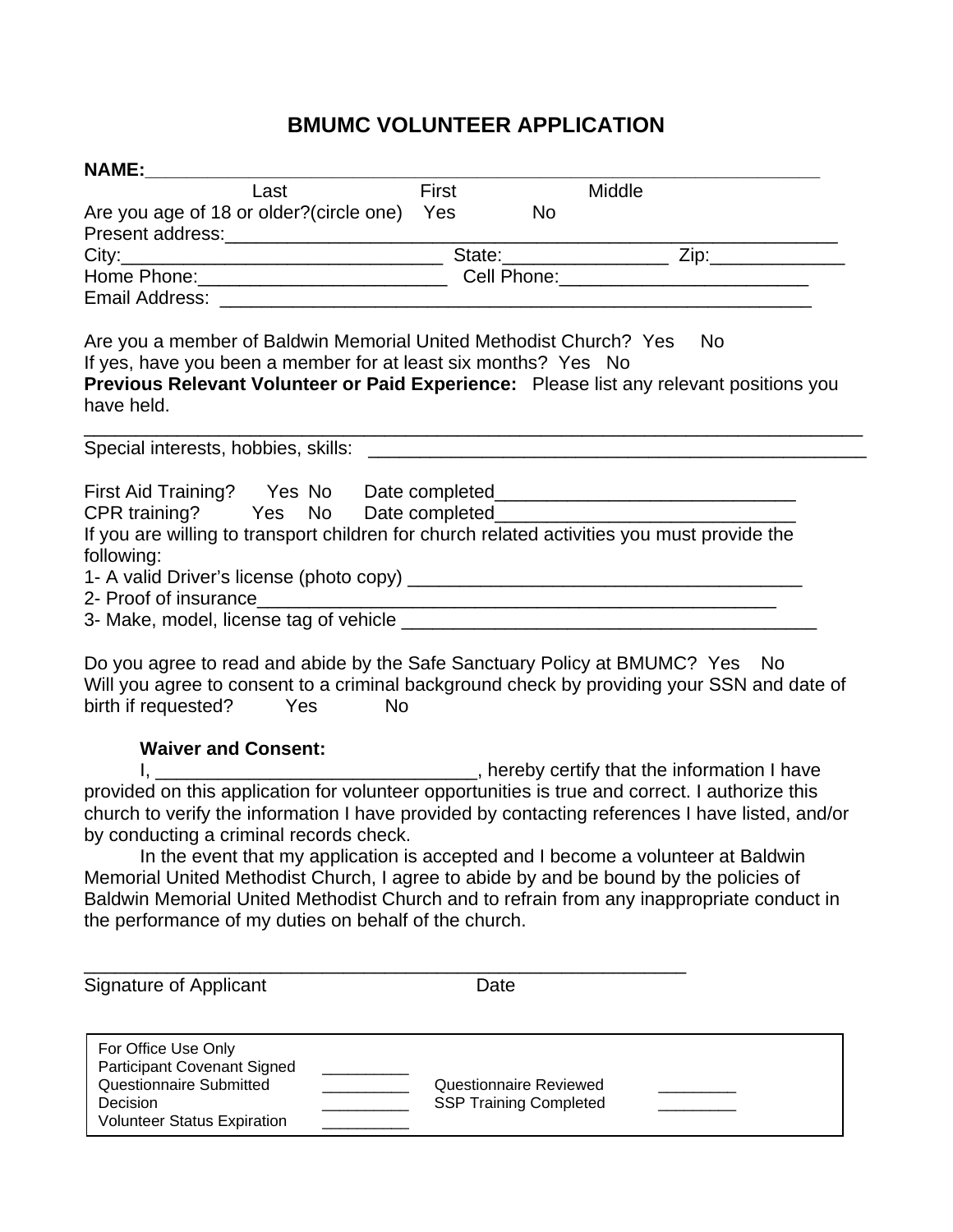## **BMUMC PARTICIPATION COVENANT**

### $NAME:$

The congregation of Baldwin Memorial United Methodist Church is committed to providing a safe and secure environment for children, youth and vulnerable adults who participate in ministries and activities sponsored by the church. The following policy statements reflect our congregation's commitment to preserving this church as a holy place of safety and protection for all who would enter and as a place in which all people can experience the love of God through relationships with others.

1- No adult who has been convicted of child abuse (either sexual, physical, or emotional abuse) should volunteer to work with children or youth in any church-sponsored activity.

2- All volunteers agree to read and abide by the Policy for Safe Ministry of BMUMC.

3- All adult volunteers involved with the children or youth of our church must have been associated with the congregation (preferably a member) for at least six months before beginning a volunteer assignment.

4- Adult volunteers with children and youth shall observe the "Two Adult Rule" at all times so that no adult is ever left alone with children or youth.

5- Adult volunteers with children and youth shall attend training sessions and educational events provided by BMUMC to keep volunteers informed of church policies and state laws regarding child abuse.

6- Adult volunteers shall immediately report to their supervisor any behavior that seems abusive or inappropriate.

Please answer the following questions:

1- As a participant in this congregation, do you agree to observe and abide by all church policies regarding working in ministries with children and youth? Yes No

2- As a participant in this congregation, do you agree to observe the "Two Adult Rule" at all times? Yes No

3- As a participant in this congregation, do you agree to promptly report abusive or inappropriate behavior to your supervisor? Yes No

I have read this PARTICPATION COVENANT and the Policy for Safe Ministry, and I agree to observe and abide by the policies set forth by Baldwin Memorial United Methodist Church.

Signature:

Date: \_\_\_\_\_\_\_\_\_\_\_\_\_\_\_\_\_\_\_\_\_\_\_\_\_\_\_\_\_\_\_\_\_\_\_\_\_\_\_\_\_\_\_\_\_\_\_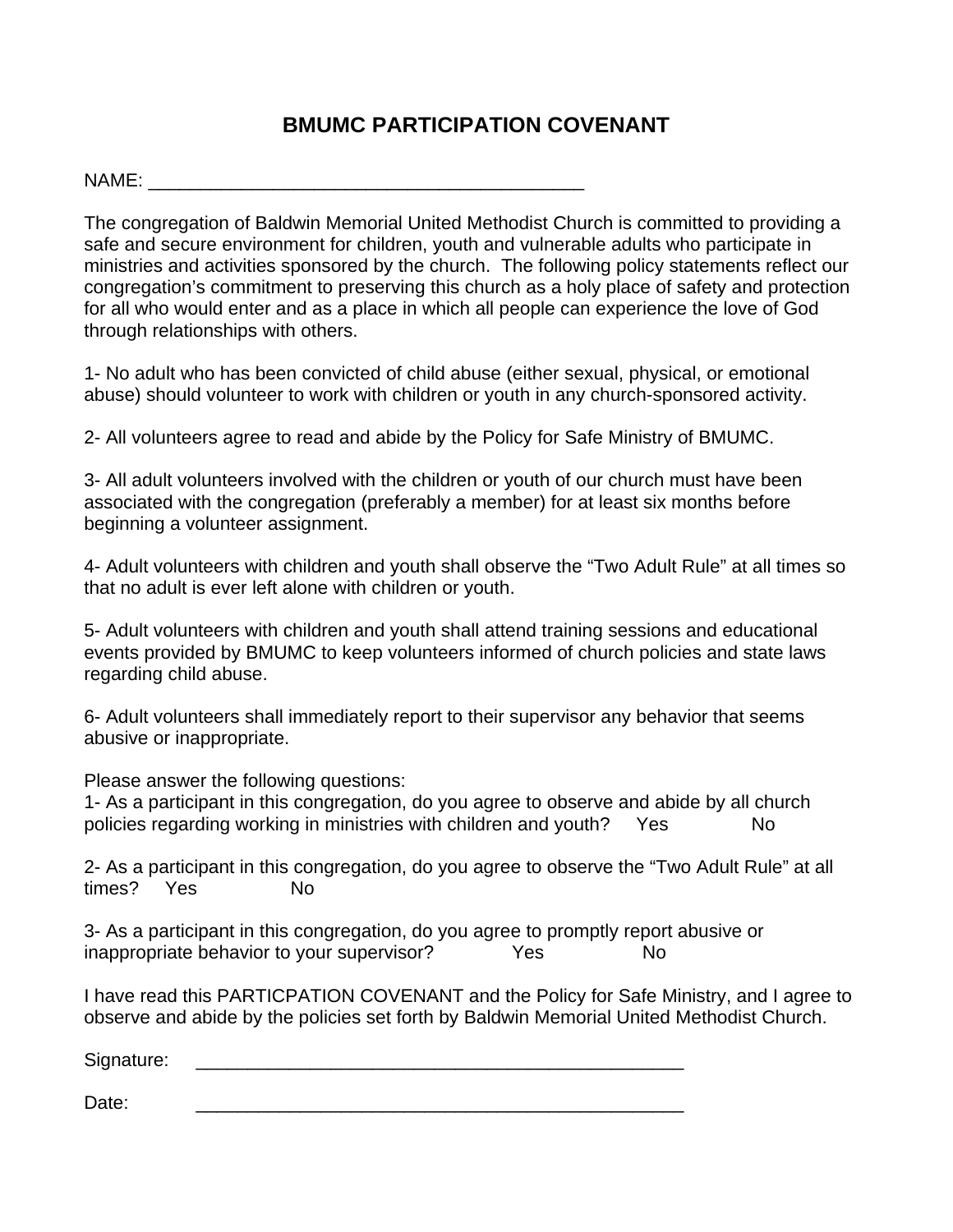#### **Questionnaire**

(*Please check the appropriate box. If more space is needed, please us an additional sheet of paper.*)

- 1. Have you ever filled out this questionnaire for this church or agency? Yes No If no, please answer questions 2 through 9 below. If yes, give the date: Have any answers changed since you filled out that copy? Yes No If no, please sign and return this form. If yes or you are unsure, please answer questions 2 through 9 below.
- 2. Have you ever been accused, in a written and signed statement, of sexual misconduct with a child or youth? Yes No
- 3. Have you ever been accused, in a written and signed statement, of sexual misconduct with an adult? Yes No
- 4. Have you ever been dismissed from any position, volunteer or salaried, because of accusations of sexual misconduct on your part? Yes No
- 5. Have you ever resigned from any position, volunteer or salaried, because of an accusation of sexual misconduct on your part, or to avoid being dismissed because of an accusation of sexual misconduct on your part? Yes No
- 6. If your response to any of the foregoing questions (2 through 5) is "yes", please provide on a separate sheet of paper all details regarding each accusation of sexual misconduct that has been made with respect to you, including a description of the alleged conduct, the name of the person who made the accusation, the date of the alleged misconduct, and the name of your employer at the time of the alleged misconduct.
- 7. A. Have accusations of sexual misconduct on your part ever resulted in civil or criminal court proceedings at any level (e.g., indictment, arrest, trial, etc.)? Yes No

If yes, please provide the complete details of those proceedings (including dates, circumstances, the jurisdiction where the proceedings occurred, the nature of the accusations, and the result of the proceedings) on a separate sheet of paper.

B. Have accusations of sexual misconduct against you resulted in civil or criminal court proceedings on more than one occasion? The State State State State State State State State State State State State State State

- 8. Other than the above, is there any fact or circumstance involving you or your background that would call into question your being entrusted with the supervision, guidance, and care of young people? Yes No
- 9. Please provide three adult references (names, addresses, phone numbers) of persons who are not related to you by blood, marriage or other family relationship and are not employed or supervised by you, who can, to the best of their ability, provide statements in support of your good character and clean record in regard to sexual misconduct with children, youth, and adults.

Reference Contact Information (Name, Address, phone number)

1. \_\_\_\_\_\_\_\_\_\_\_\_\_\_\_\_\_\_\_\_\_\_\_\_\_\_\_\_\_\_\_\_\_\_\_\_\_\_\_\_\_\_\_\_\_\_\_\_\_\_\_\_\_\_\_\_\_\_\_\_\_\_\_\_\_\_\_\_\_\_\_\_\_\_\_\_\_\_\_\_\_\_\_ 2. \_\_\_\_\_\_\_\_\_\_\_\_\_\_\_\_\_\_\_\_\_\_\_\_\_\_\_\_\_\_\_\_\_\_\_\_\_\_\_\_\_\_\_\_\_\_\_\_\_\_\_\_\_\_\_\_\_\_\_\_\_\_\_\_\_\_\_\_\_\_\_\_\_\_\_\_\_\_\_\_\_\_\_  $3.$